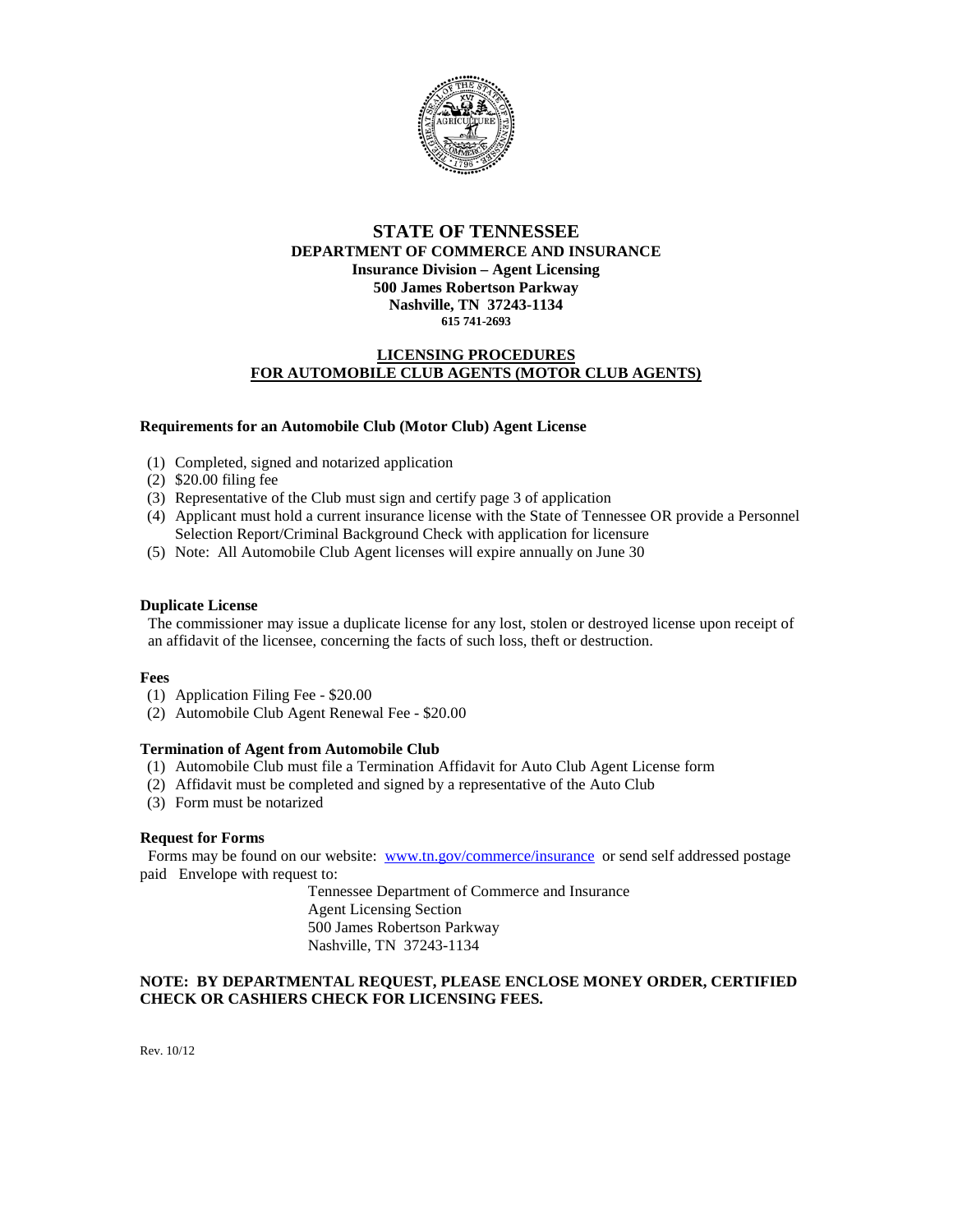

## **STATE OF TENNESSEE DEPARTMENT OF COMMERCE AND INSURANCE Insurance Division – Agent Licensing 500 James Robertson Parkway Nashville, TN 37243-1134 615 741-2693**

# **APPLICATION**

**For Agent's Representative's License to Solicit Automobile Club or Association Memberships**  (Must be printed or typed)

| First                                                                                                                                                                                                                                            | Middle | Last  |     |        |
|--------------------------------------------------------------------------------------------------------------------------------------------------------------------------------------------------------------------------------------------------|--------|-------|-----|--------|
| Physical Street Address                                                                                                                                                                                                                          | City   | State | Zip | County |
|                                                                                                                                                                                                                                                  |        |       |     |        |
| Business Address: Physical Street Address                                                                                                                                                                                                        | City   | State | Zip | County |
|                                                                                                                                                                                                                                                  |        |       |     |        |
| 3. SSN# Date of Birth Male Female                                                                                                                                                                                                                |        |       |     |        |
| 4. Are you a United States citizen? Yes______ No______<br>Non-citizens must provide two forms of documentation of identity and immigration status.                                                                                               |        |       |     |        |
| 5. Occupation and place of business for the past five years (attach separate sheet if needed):                                                                                                                                                   |        |       |     |        |
|                                                                                                                                                                                                                                                  |        |       |     |        |
|                                                                                                                                                                                                                                                  |        |       |     |        |
|                                                                                                                                                                                                                                                  |        |       |     |        |
|                                                                                                                                                                                                                                                  |        |       |     |        |
|                                                                                                                                                                                                                                                  |        |       |     |        |
|                                                                                                                                                                                                                                                  |        |       |     |        |
| 6. Has applicant ever held a license to solicit automobile club or association memberships in<br>Tennessee? Yes_____ No_____ If yes, state when licensed, ID number, and name of club or association.                                            |        |       |     |        |
| 7. Does applicant hold a current Tennessee Insurance Producer's license? Yes____ No____ If yes, state<br>when licensed, producer ID number, and name of insurance carrier.                                                                       |        |       |     |        |
| 8. Has applicant ever held a license to solicit automobile club or association memberships or insurance<br>contracts in any state other than Tennessee? Yes_______ No______ If yes, state when licensed, state<br>and name of insurance carrier. |        |       |     |        |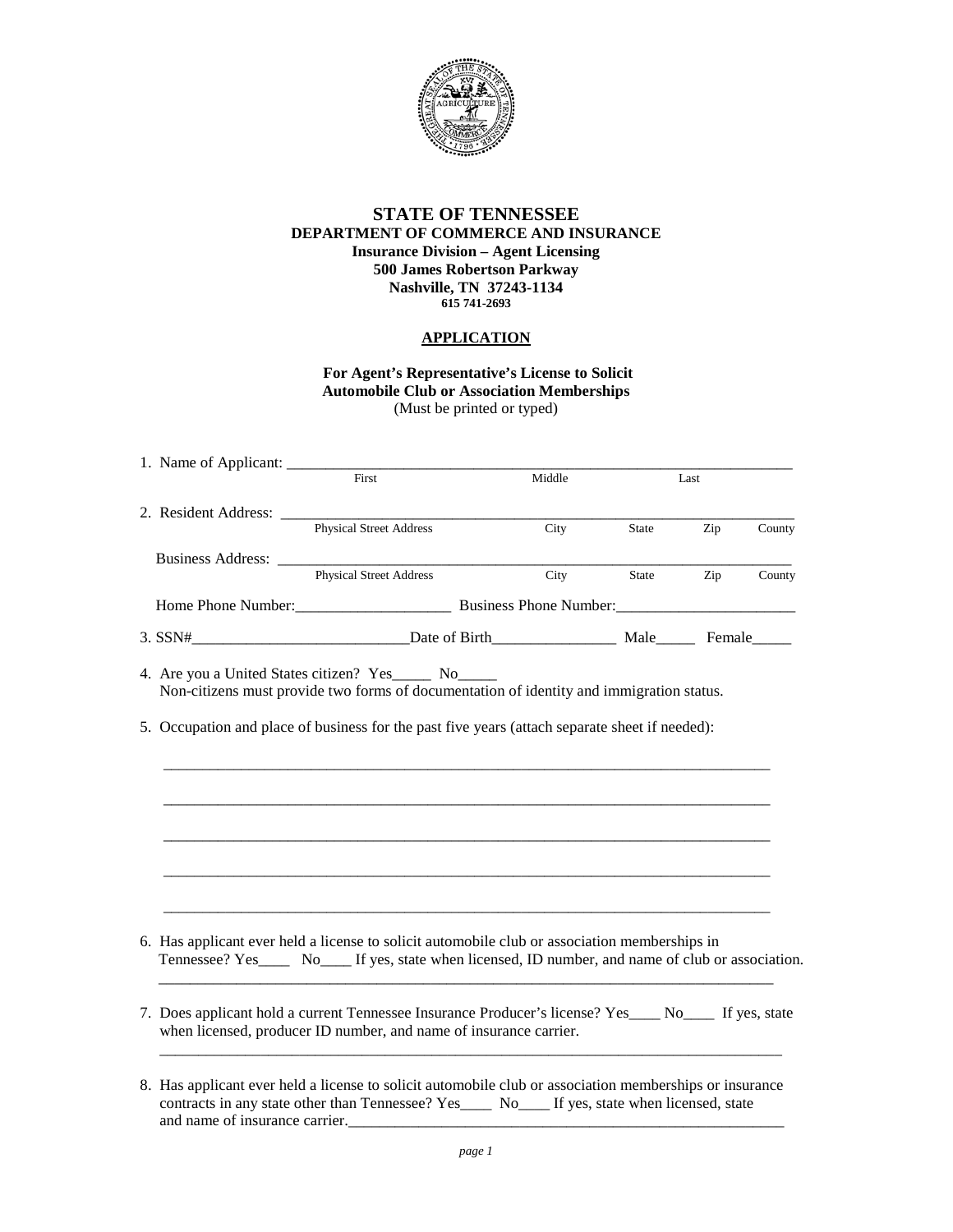| 9. Has applicant ever been refused or had suspended or revoked a license to solicit automobile club, |  |  |
|------------------------------------------------------------------------------------------------------|--|--|
| association memberships or insurance in any state Yes____ No___ If yes, give full explanation.       |  |  |
|                                                                                                      |  |  |

| 10. Has applicant ever been convicted of, or are currently charged with a criminal offense?<br>Yes No If yes, complete detail below and enclose copies of legal documentation and a<br>written statement regarding offense(s). |  |  |
|--------------------------------------------------------------------------------------------------------------------------------------------------------------------------------------------------------------------------------|--|--|
|                                                                                                                                                                                                                                |  |  |
| offense, list each offense separately.                                                                                                                                                                                         |  |  |
|                                                                                                                                                                                                                                |  |  |
|                                                                                                                                                                                                                                |  |  |
| 12. Automobile Club or Association you are making application to represent: _______________________                                                                                                                            |  |  |
|                                                                                                                                                                                                                                |  |  |

I hereby certify upon my oath that all my answers supporting this application are true. Permission is granted to furnish the Tennessee Department of Commerce and Insurance a copy of the Personnel Selection Report.

| Signature of Applicant                               | Date |
|------------------------------------------------------|------|
|                                                      |      |
|                                                      |      |
|                                                      |      |
|                                                      |      |
|                                                      |      |
|                                                      |      |
|                                                      |      |
| Subscribed and sworn to before me                    |      |
| this $\_\_\_\$ day of $\_\_\_\_\_\_\$ , 20 $\_\_\_\$ |      |
|                                                      |      |
| Notary Public                                        |      |
| My commission expires                                |      |

**NOTE:** APPLICATION WILL NOT BE PROCESSED WITHOUT PROPER NOTARIZATION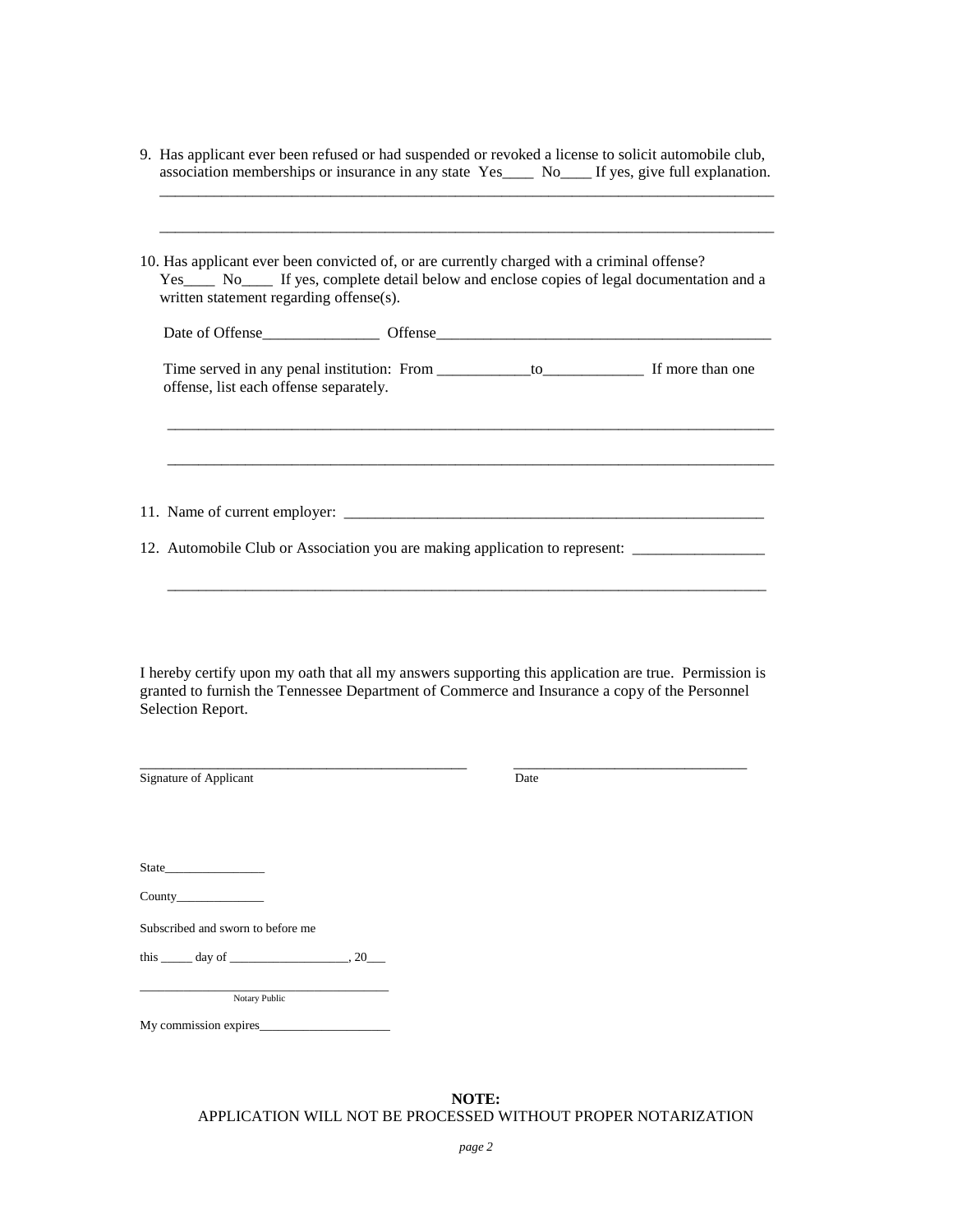## To The Commissioner of the Department of Commerce and Insurance, State of Tennessee

| 1. |                                                                                                                                                                                    |
|----|------------------------------------------------------------------------------------------------------------------------------------------------------------------------------------|
| 2. | The applicant is personally known to the official of the automobile club or association making this<br>certification.                                                              |
| 3. | has investigated the character and background of the applicant                                                                                                                     |
|    | and is satisfied that he or she is trustworthy and qualified to act as a representative to solicit<br>memberships in our automobile club or association in the State of Tennessee. |
| 4. | The applicant has read and is familiar with Title 55, Chapter 18, Automobile Clubs and<br>Associations, Tennessee Code Annotated.                                                  |
|    | Issued this $\_\_\_\_\_$ day of $\_\_\_\_\_\_$ , 20 $\_\_\_\_\_$                                                                                                                   |
|    | the contract of the contract of the contract of the contract of the contract of<br>Name of Club or Association                                                                     |
|    | Address of Automobile Club or Association                                                                                                                                          |
|    | <b>Phone Number</b>                                                                                                                                                                |

By: \_\_\_\_\_\_\_\_\_\_\_\_\_\_\_\_\_\_\_\_\_\_\_\_\_\_\_\_\_\_\_\_\_\_\_\_\_\_\_\_\_\_\_\_\_\_\_\_\_\_\_ Name and Official Title

# **NOTE:**

Unless applicant holds a current insurance producer license as a resident in the State of Tennessee, a **PERSONNEL SELECTION REPORT** must be attached to this application.